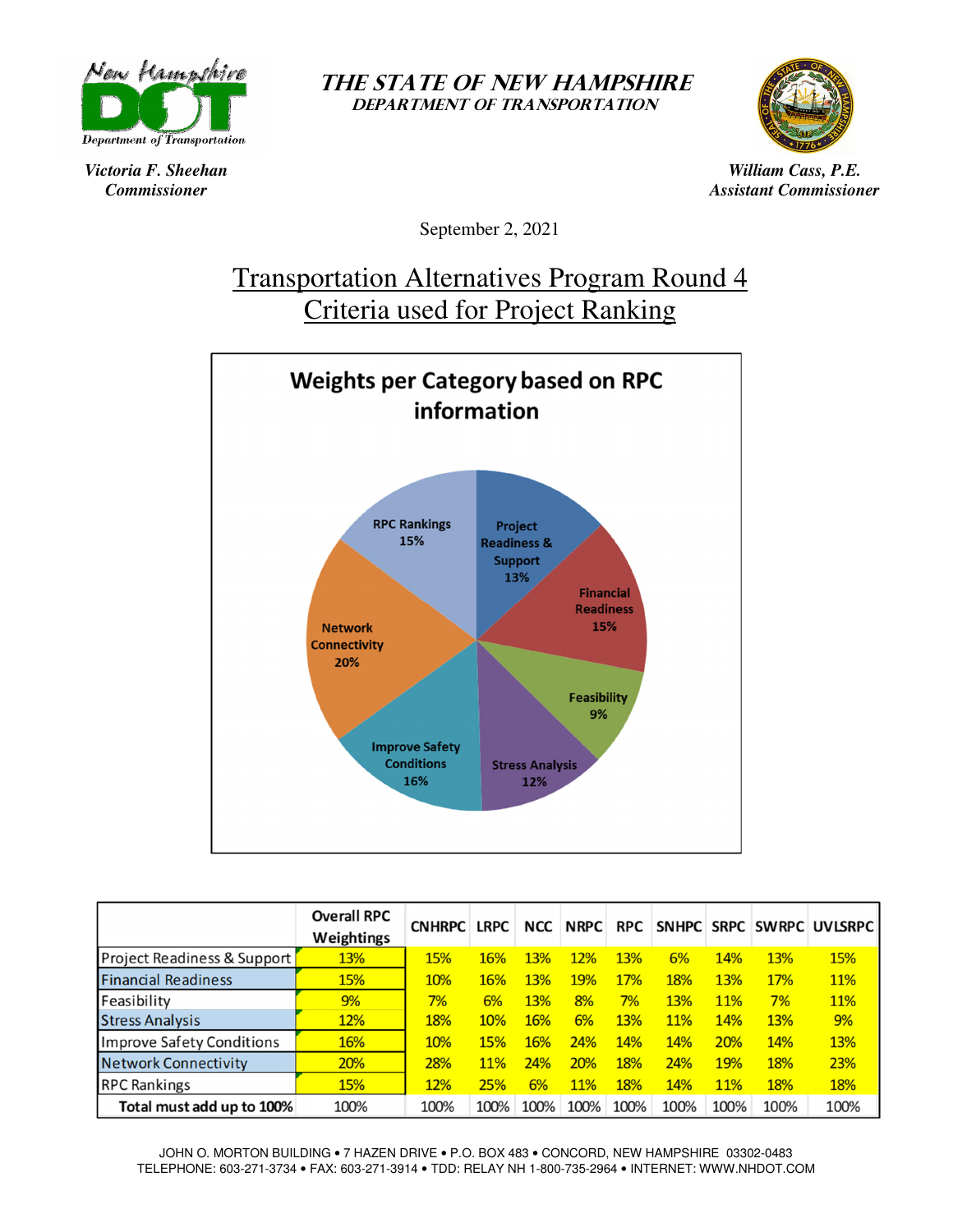## **Readiness and Support: 13% of total score**

- This criterion evaluates if the project is part of local and regional plans and efforts like a master plan. Has it been endorsed by local and regional bodies and advocacy groups? Did the applicant build a case about the importance of this project to many constituents? Conservation commission, planning boards, other local groups, RPC/TAC support.
	- o Scores were assigned on a 0 to 10 scale. Those scores were multiplied by 1.3 providing a score from 0 to 13 for the criterion

## **Financial Readiness: 15% of total score**

- This criterion evaluates if financial commitments have been made for the project. Is there is a written commitment to bring this project forward for approval of funds either at town meeting, through capital reserve funds, through inclusion in the capital improvement plan, etc. or are there funds already raised/appropriated and dedicated to this project?
	- o Scores were assigned on a 0 to 10 scale. Those scores were multiplied by 1.5 providing a score from 0 to 15 for the criterion

### **Feasibility: 9% of total score**

- This criterion evaluates the likelihood of a project to stay on budget and move into construction. The project application should address historic, cultural, environmental, maintenance and other related issues that may impact the project's ability to succeed.
	- o Scores were assigned on a 0 to 10 scale. Those scores were multiplied by 0.9 providing a score from 0 to 9 for the criterion

#### **Stress Analysis: 12% of total score**

- This criterion evaluates the current stress level based on a scale from  $A E$  with A being a facility safe for children and E being a facility not suited for any non-motorized users. The applicant will rate the existing conditions and give reasons why. Then they will rate the proposed project and justify why proposed project deserves the new rating.
	- o Scores were assigned on a 0 to 10 scale. Those scores were multiplied by 1.2 providing a score from 0 to 12 for the criterion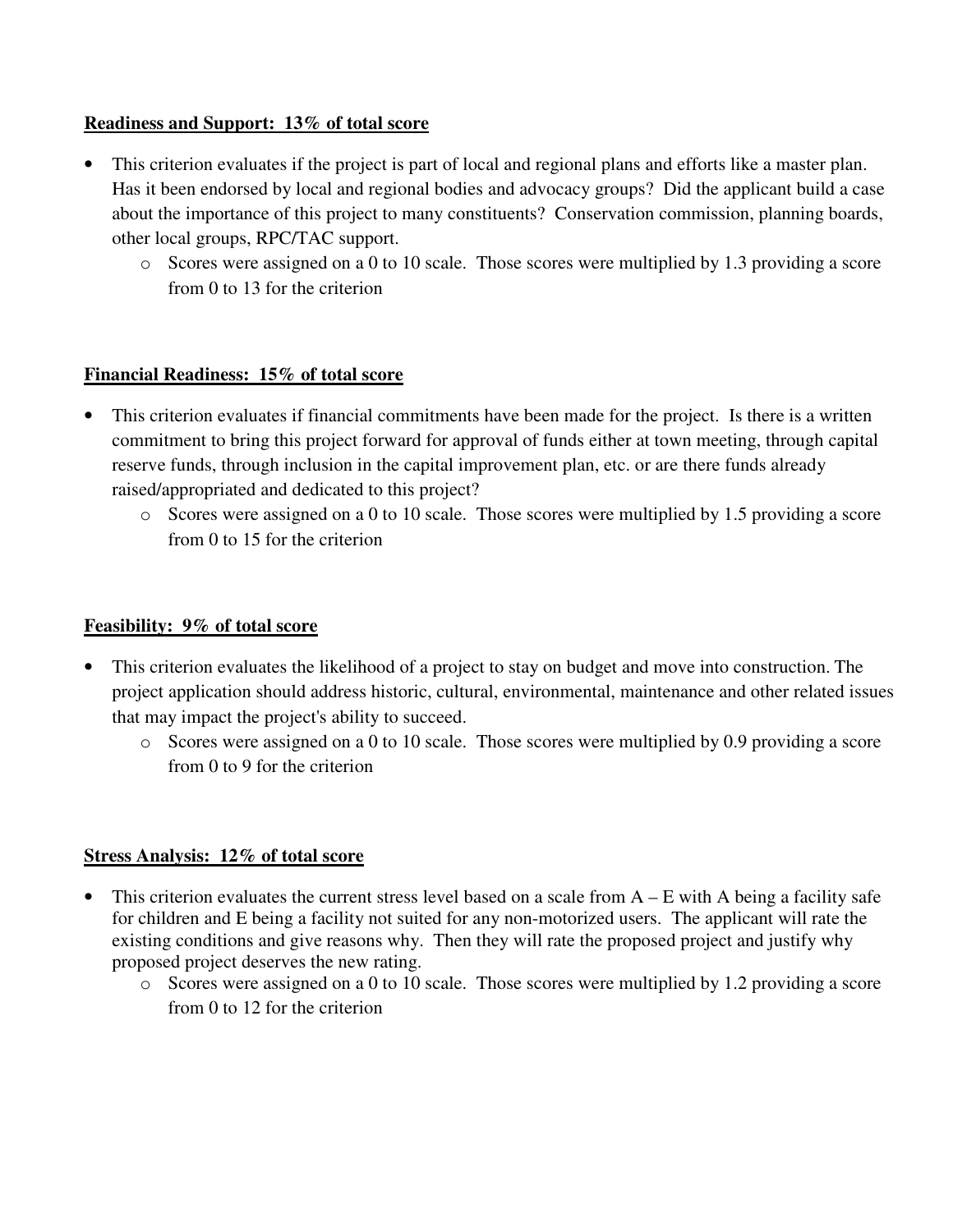### **Improve Safety Condition: 16% of total score**

- This criterion evaluates the project improvements over the existing conditions. What specific safety improvements will be made by the project? Is there objective information like a road safety audit, corridor study, etc. to support it?
	- o Scores were assigned on a 0 to 10 scale. Those scores were multiplied by 1.6 providing a score from 0 to 16 for the criterion

## **Project Connectivity: 20% of total score**

- This criterion evaluates the following: If the project fills a vital gap in either an existing phased project, or an existing facility; If the project adds length to an existing facility; If the project links different destinations; or if the project builds a new facility that didn't already exist.
	- o Scores were assigned on a 0 to 10 scale. Those scores were multiplied by 2.0 providing a score from 0 to 20 for the criterion

## **RPC/MPO Ranking: 15% of total score**

- This Criterion evaluates the regional importance of a project. Each RPC/MPO scored and ranked the projects in their regions. Because funds are limited and to help retain regional importance only the top 5 ranked projects from each RPC received points.
	- o This criterion isn't evaluated by the scoring committee but scores were directly assigned based on the ranking submitted by the RPC/MPO.
	- $\circ$  1<sup>st</sup> ranked project gets 15 points, 2<sup>nd</sup> ranked project gets 12 points, 3<sup>rd</sup> ranked project gets 9 points,  $4<sup>th</sup>$  ranked project gets 6 points and  $5<sup>th</sup>$  ranked project gets 3 points

A scoring committee was formed with Department of Transportation staff with the following expertise: Safety & Design, Engineering, Planning, Traffic Operation & Design, and ADA & Labor Compliance.

The Scoring Committee met on June  $14<sup>th</sup>$ ,  $15<sup>th</sup>$  and  $25<sup>th</sup>$  to evaluate the applications based on six of the seven criterion. Project Readiness & Support, Financial Readiness, Feasibility, Stress Analysis, Improve Safety Conditions, and Network Connectivity. Each of the five scoring committee members put a numerical score between 0 and 10 for each project criterion. The five scores where then averaged and the average score was multiplied by the weighting for a final score for that criterion. The last criterion, RPC ranking was done by each of the nine Regional Planning Commissions. Each Planning Commission scored and ranked the projects in their regions and submitted the project rankings to the Department. The Department then assigned a point value to each project based on the ranking from  $1<sup>st</sup>$  to  $5<sup>th</sup>$ . Any projects that ranked lower than 5<sup>th</sup> did not receive any score for this criterion. The final weighted score for each of the 7 criterion were added up for a final score for each submitted application. The projects were then ranked from high to low score.